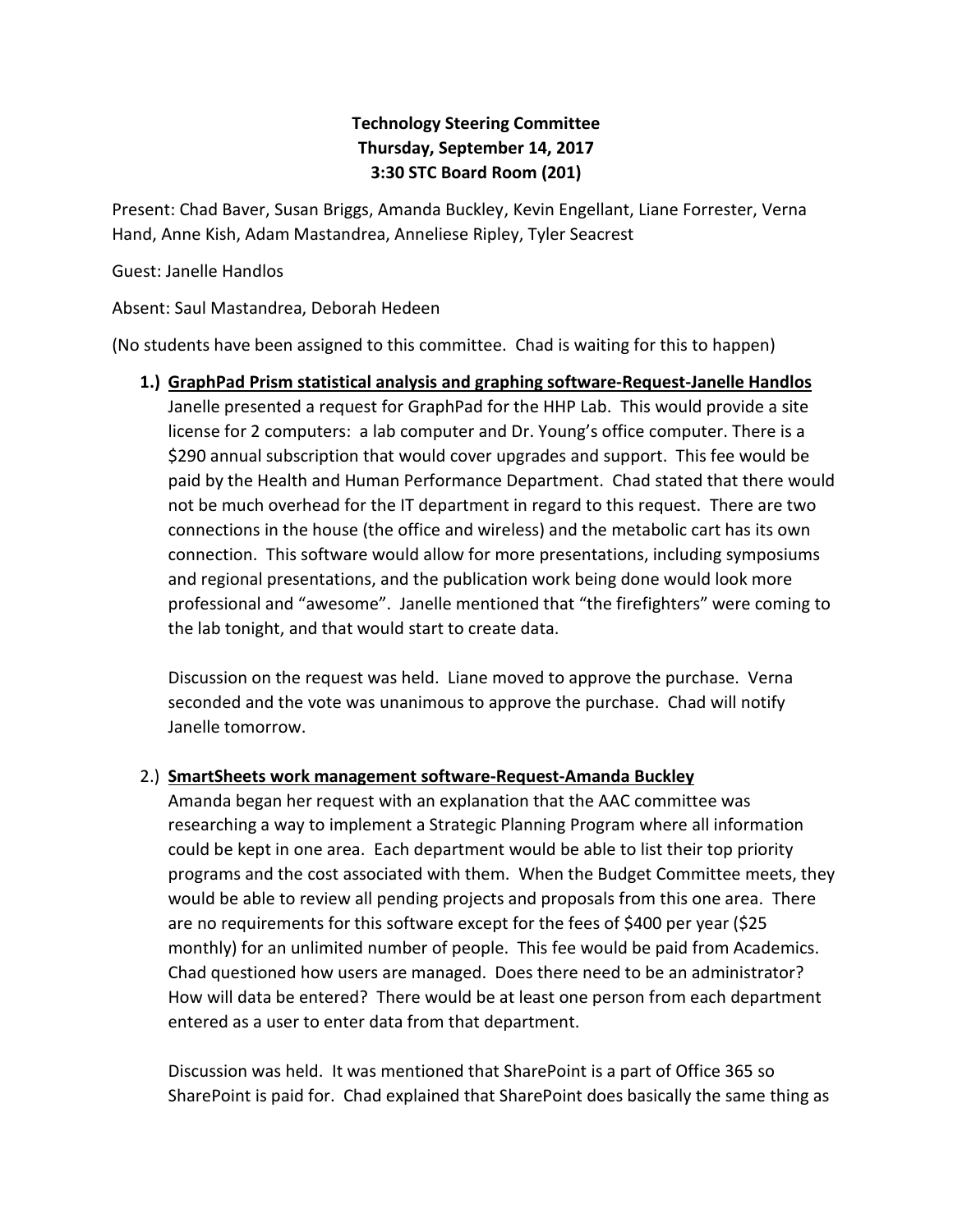SmartSheets. It has lots of flexibility, but a higher learning curve. SmartSheets is easy to use, easy to share, easy to learn, but not as flexible. It is very easy to attach documents in SmartSheets. SharePoint keeps documents separate, even though they can be attached. In Chad's opinion, SmartSheets is a nicer package in regards to the user interface.

After the information about SharePoint was discussed, it was decided that Amanda will revisit this request with AAC after creating some of the things that were done on SmartSheets in SharePoint for comparison.

### **3.) Rise Vision digital signage content management-Update-Chad Baver**

The committee was updated on the Rise Vision digital signage. In June, Mike Piazzola and Amanda Burgstrom came to Chad with a request of hardware/software to display signage. Because of the timing of their request and the committee not meeting during the summer, Chad suggested they do this on a trial basis. This was paid for with the Residence Life budget, and consisted of two pre-installed Intel boxes running the Windows OS at \$609 per device. There is an annual subscription fee of \$120 for cloud storage, support and training. (Chad will follow up on this. IT would want this annual fee to be paid so that support and training are provided and does not fall back to IT) IT is recommending Samsung Smart TVs to use with this application because they do hold up better in IT's experience. Rise Vision could be shared across campus because everything is stored in the cloud. Mike Piazzola has reported to IT that Rise Vision is working as prescribed, and that Amanda Burgstrom will help if it needs to be pushed out to other parts of campus. Chad asked for a vote to ok recommending Rise Vision to other departments who would like this technology. The motion to approve was made by Amanda Buckley, seconded by Liane, and was approved unanimously.

### **Charge of Committee-Anneliese**

After the above discussions, clarification on the Charge of the Committee was requested.

- a.) Anything centrally funded needs to go through this committee;
- b.) "Somewhere, someone needs to know what is being added to make sure "it" does not compromise anything".
- c.) CIO needs to know what people are buying to make sure it works and can be supported and that IT can track the University property as required by the State.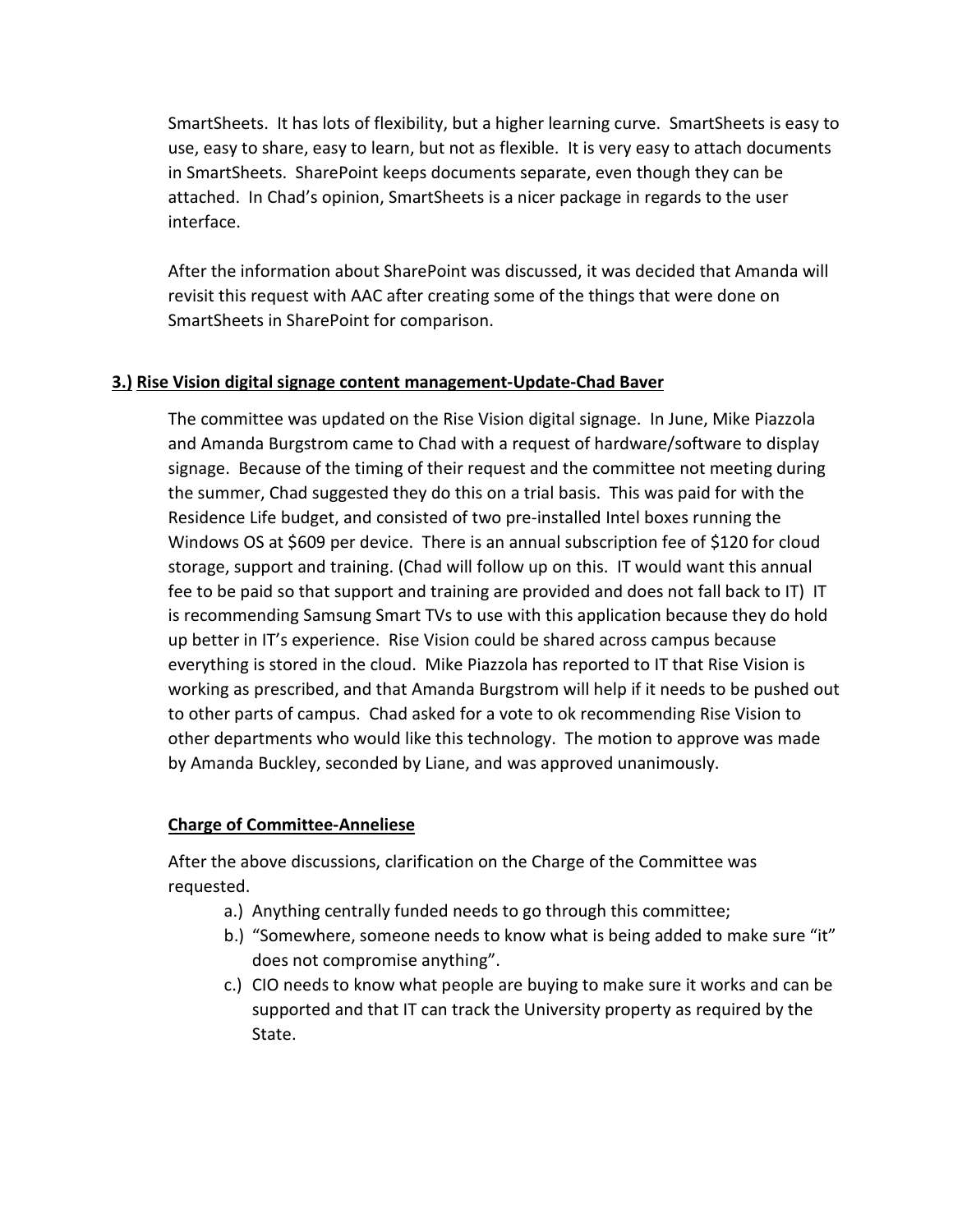#### **4.) Regroup mass notification-Update-Chad**

The Foundation wanted a texting platform. The committee asked the Foundation to use Regroup mass notification in a trial basis. Foundation reported to Chad that the software will meet their needs. Therefore, it seems feasible to allow other departments the use of regroup to communicate with students via text messaging. It is part of the multi-campus cost sharing with UM. It can be set up for other groups to mass notify. Liane was very interested in using this as a means to contact students, especially those who owe money. The text comes from a computer, "Do you want to be a part of this...." so people can respond. Regroup will be brought to the AAC committee for consideration of campus wide use.

## **3.) Grammarly proofreading and plagiarism-detection resource-Discussion-Adam Mastandrea**

Adam presented a proposal from the Education Department in regard to instruction in writing, and discussion was held. Grammarly is an adaptive writing program with plagiarism detection. It would cost \$3,750 per year for 1500 students. Students would have unlimited access, as would instructors. What is driving this? Writing assessments? Comments were:

- a.) This makes the students' writing look better, but doesn't teach them how to write.
- b.) There papers written with help from this program look good, but when they get to the real world and a job, they don't know how to write.
- c.) Plagiarism is better detected by how well instructors know their students. Sometimes, these programs give a false analysis flagging some writing as plagiarism when it is not and not flagging some plagiarism, but recognizing it as original work. Knowing your students seems to be a better way to detect plagiarism. If a student who has written poor papers suddenly writes a perfect paper, it would be a flag.

Amanda mentioned there is a Moodle plug in program, Turn It In, which focuses on plagiarism. Grammarly's focus is spell check and grammar check, and plagiarism detection is an add-on. Susan suggested that three departments (English, Education, and the Learning Center) need to sit down and talk about this issue. The discussion ended with the agreement that Adam will take this information back to the Ed Dept. and that these three groups need to meet and discuss what they need.

Meeting adjourned @ 4:30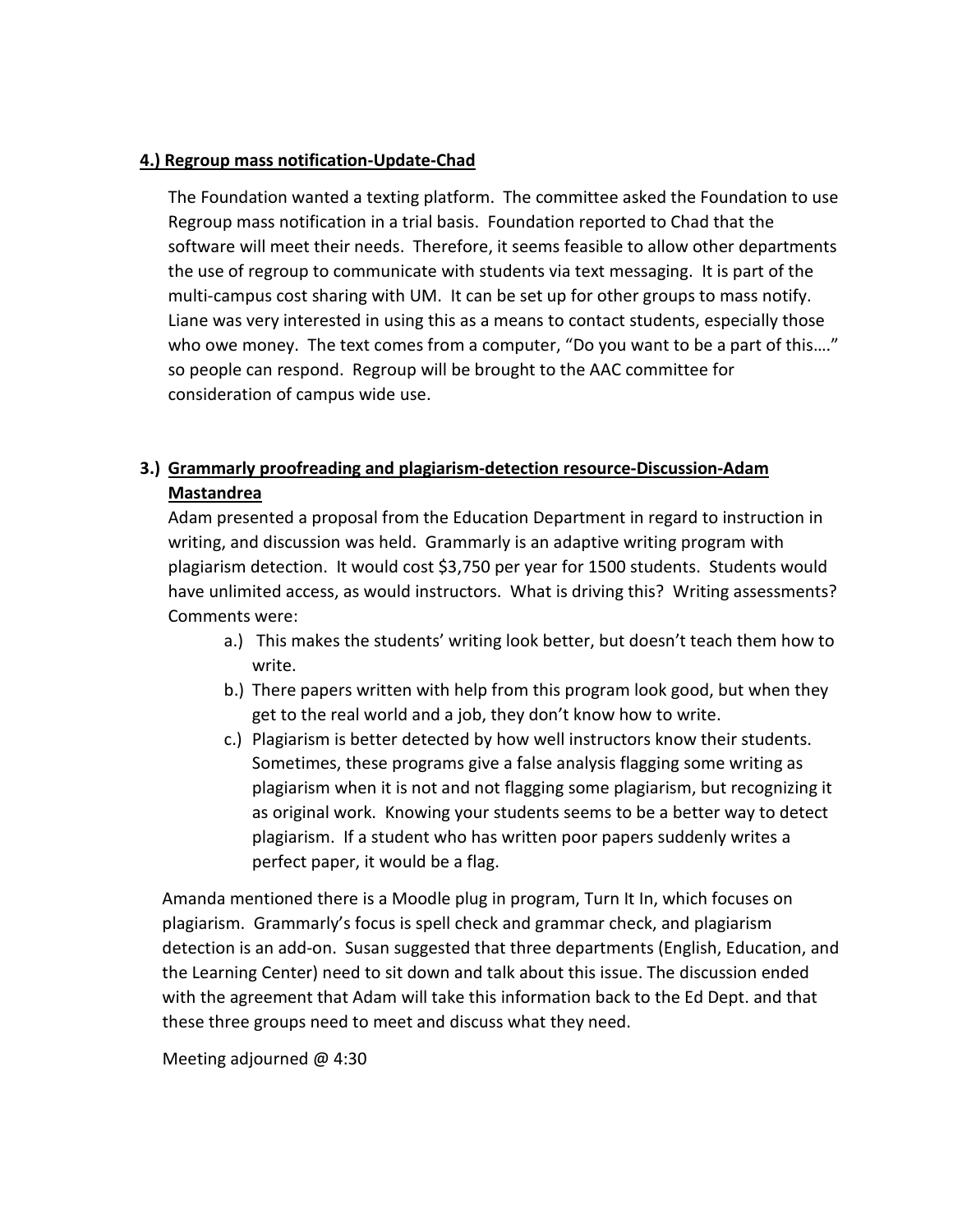# **Technology Steering Committee Thursday, October 12, 2017 3:30 STC Board Room (201)**

Present: Chad Baver, Kevin Engellant, Liane Forrester, Verna Hand, Anne Kish, Adam Mastandrea, Saul Mastandrea, Anneliese Ripley, Tyler Seacrest

#### Guest: Vikki Howard

Absent: Susan Briggs, Deborah Hedeen

(No students have been assigned to this committee. Chad is waiting for this to happen)

### **1.) Smartsheet/SharePoint Clarification-Chad**

Chad clarified that the discussion of Smartsheet had been tabled at the last Technology Steering Committee meeting, in part because of the resignation of Amanda Buckley as Director of E-Learning. Deb and Amanda had been reviewing Smartsheet as a way to track strategic planning. Chad will create a mock-up of SharePoint for the Provost to test to determine if SharePoint will cover the Strategic Planning and Programming needs since it is already being paid for as a part of Office 365. This will allow Smartsheet, as an item before the committee, to keep moving forward. Discussion was held on concerns of adding a new program to the system: Overhead; cost of learning multiple platforms; would this be available to one small group or everyone?

### 2.) **Discussion of purpose of Technology Steering Committee-Committee Members**

Some members of the committee brought up concerns that the recommendations of the committee are being challenged, and wonder what the purpose of the committee is if their recommendations can be over-ridden. Consensus is that the purpose of the committee is to "head off an unintended plethora" of programs when we are not using the tools that we have to their potential. "How many systems do we need when we are not using all of the systems that we already have? We have tools, but no resources to get everything out of the tools that we have." Concerns were voiced that IT does not have personnel to do training, and that training, maintenance, and upkeep are the true cost of any program.

### **3.) Request from Math Department-Tyler**

Tyler, as a representative from the Math Department, requested the purchase of a program that would project the TI84 calculator that the Math Department uses as a "big" one so that students can be shown how to operate their calculators. (The department has determined that cell phone calculators are not appropriate for exams.) This would be paid for with the Math Department budget. They would like to purchase 5 licenses at \$68 per license (a one-time fee). There would be no training needed. The software is local, not cloud-based. The Math Department might ask for installation on smart board computers and lap tops. They would like to have the purchase made and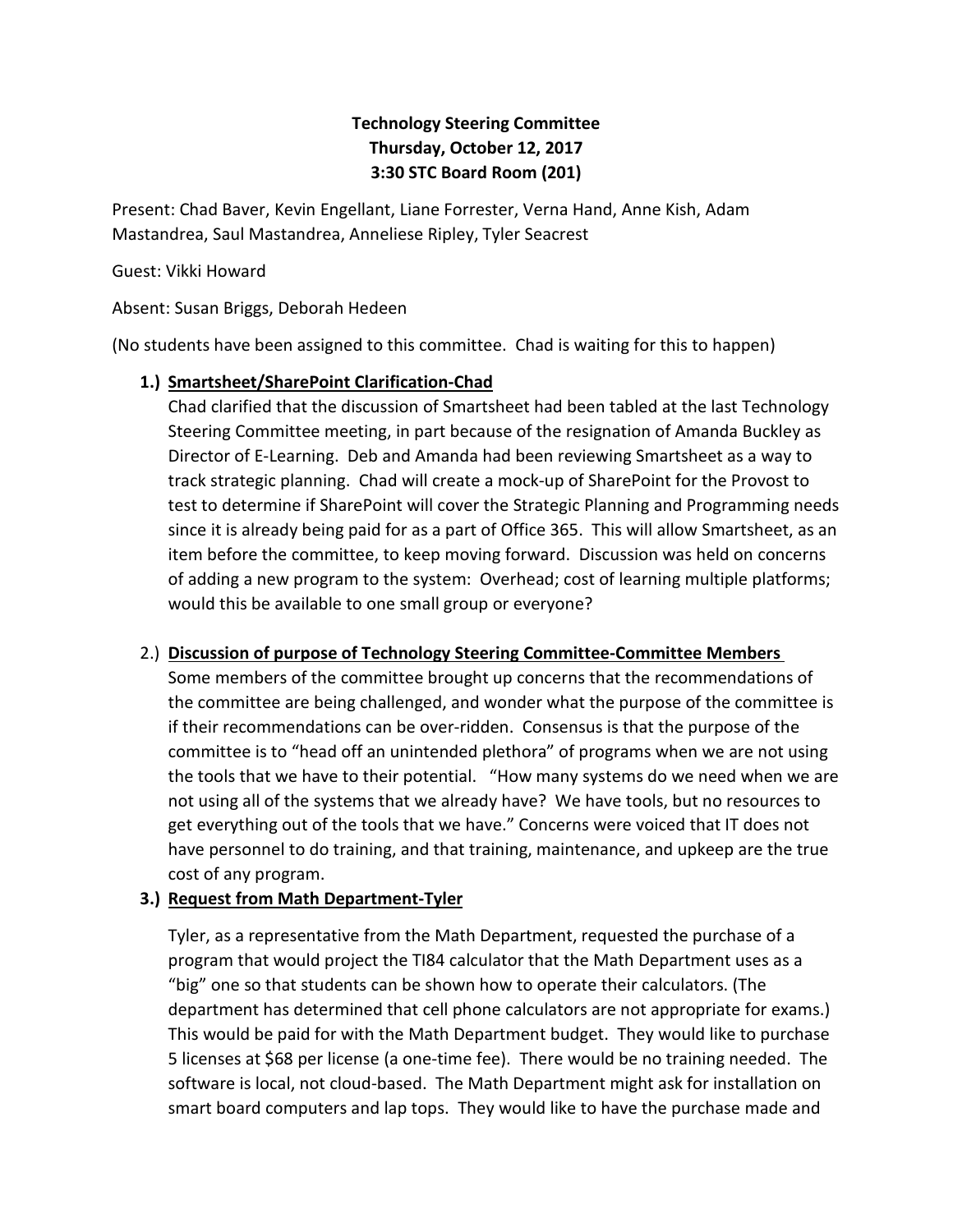installed by Block 4. The committee felt that there would be no problem with this request. The proper request form must be submitted at the next meeting on November 9<sup>th</sup> for formal approval.

#### 4.) **Grammarly proofreading and plagiarism-detection resource-Request**

Adam took the discussion on Grammarly back to the faculty to discuss as was decided in the last TSC meeting. Faculty appeared to be offended so the issue was turned over to Vikki Howard and Provost Hedeen. More discussion was held within the committee on the Grammarly program. The free program checks grammar and spelling. The "pay for" version detects plagiarism as well. The comment was made that students upload their documents and Grammerly "re-writes" it for them. Concerns were that this will encroach on the English Department, and students will graduate being unable to write in an acceptable manner because the program in enhancing their writing skills. Committee members felt that the educational administration needs to give more input. After considerable discussion, it was agreed that if IT approves a program and the department has the money, it is not up to the Technology Steering Committee to make a judgement call. The Provost would make the judgement call by signing off on the request. There can be no vote without the required signatures on the request form.

**Vikki Howard** arrived to give an informational presentation on the Grammerly program and the request for it by the Education Department. 82% of incoming freshman to The University of Montana Western are TRIO eligible. Even though students are required to take one writing class, and even though they pass the class, they are not able to write well and are writing deficient. Grammerly does not auto correct. It points out errors to the students, and the students need to make choices to make corrections. Therefore, the students are learning. Vikki said that her research shows that with the use of Grammerly, 99% of students' grades improve, and 76% of students enjoyed writing after using Grammerly. Instructors on campus could use this to monitor plagiarism. Grammerly would be available to everyone on the faculty. Instructors would decide whether or not to use the program. Email addresses or access codes can be used to build accounts. Students would be given an access code and would register themselves. Possibly, e-Learning would be in charge of support. At this time, there is not a firm rollout plan in place. Cost to purchase the program is \$3,750 per year for 1500 members. Vikki was unsure where the money to fund this would come from, but thought it would come from the Technology Fund. She pointed out that this would be less than \$3 per student.

Discussion was held after Vikki's presentation and departure. Without a roll out plan, programs "just sit". There needs to be someone to do a push out. Again, strong concern was voiced that the English Department is not "side by side" in this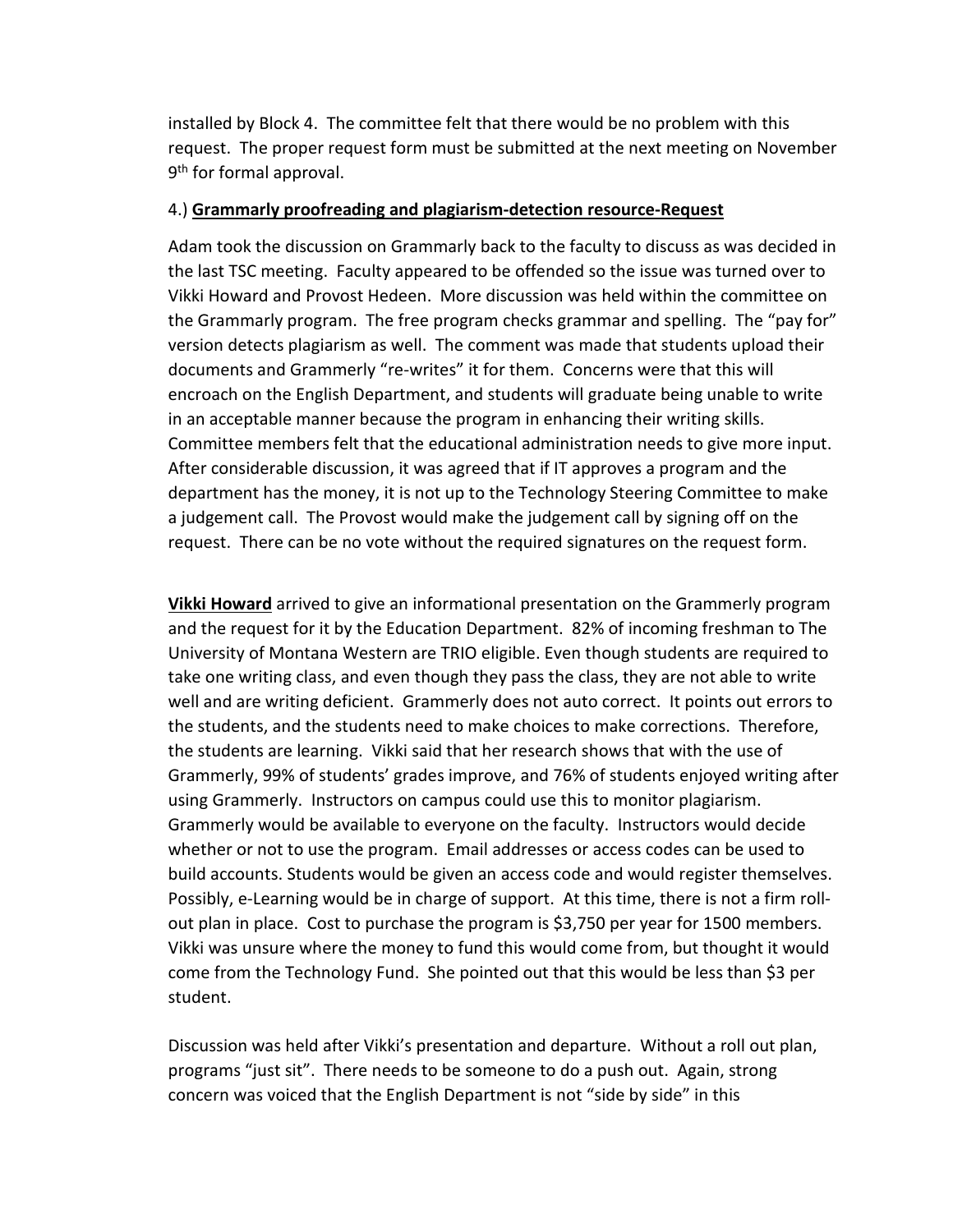conversation when they are the primary academic department tasked with teaching writing and composition. Perhaps, Deb should send this to Faculty Senate because more than one department is involved. There are concerns about this program's impact on other departments. There is concern about funding. (This would be a one year contract which could then be re-evaluated.) And, there is concern about the roll-out, training, and technical support for the program. Vikki did not have request with signatures, although she did state that Deb has signed off on the request.

It was decided to vote on this request with the voting result pending on the stipulation that Chad will take it to the Provost and Vice Chancellor to make sure that the request is signed, that there is roll out plan in place, and to determine where funding is coming from.

Anneliese moved to approve the request as there is "no problem with the use of the technology, however the committee does have concerns for cost and for other academic departments and their buy ins as this request is asking for a campus-wide roll out." Anne seconded the motion. The vote was approved by the majority with one member abstaining. Chad will take the concerns of the committee and the result of the vote to the Provost and Vice Chancellor before giving Vikki a final answer. He will report back at our next meeting.

Meeting adjourned @4:30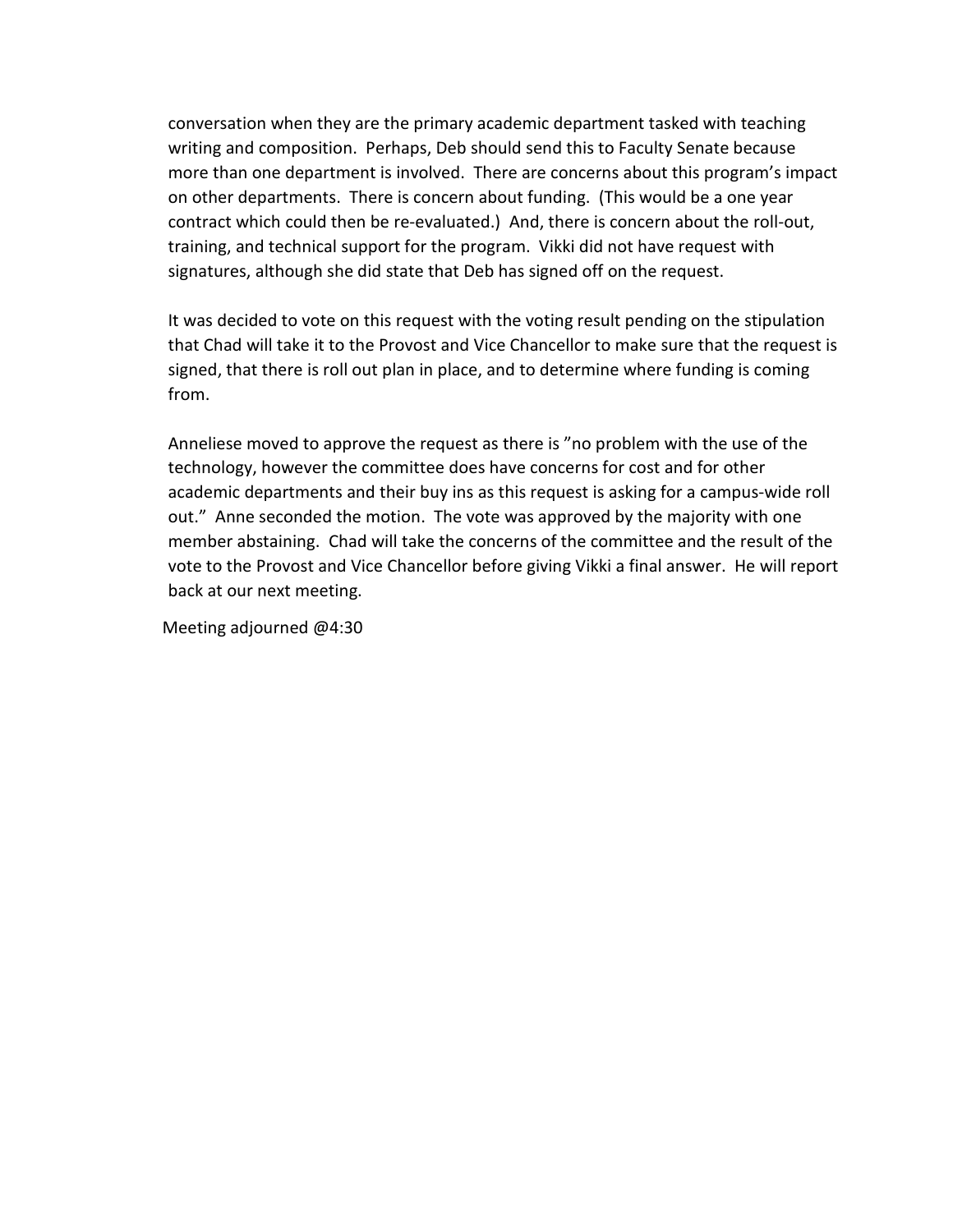# **Technology Steering Committee Thursday, November 9, 2017 3:30 STC Board Room (201)**

Present: Chad Baver, Kevin Engellant, Deb Hedeen, Anne Kish, Adam Mastandrea, Saul Mastandrea, Andrea Schurg, Tyler Seacrest

Absent: Susan Briggs, Anneliese Ripley, Liane Forrester, Verna Hand

(No students have been assigned to this committee. Chad is waiting for this to happen)

### **4.) TI SmartView CE Emulator Software for the TI-84 Plus Calculator-Request-Chad**

Tyler Seacrest from the Math Department made one correction to the request; that the funds to purchase this software be taken from the equipment budget rather than the Math Department budget. The cost of the software is \$340. Tyler gave a brief description of the software and its function for committee members who were absent at the last meeting. The software would be installed on certain smartboards and podium machines for the classrooms. Eric Wright would like the software installed on his personal (UMW) laptop. The Math Department would like to have the software installed and ready to use by Block 4. With the software purchase, five installs would be allowed, so primarily, it could be used in four different rooms. The Math Department is responsible for contacting Bill Dwyer to inform him of the four classrooms the software needs to be installed in. Chad will contact Alecia in the Registrar's office to let them know that the software will only be available in certain rooms once it has been installed. A motion to approve was made by Deb with Saul to second. This item passed unanimously. Tyler was notified of the approval. Deb suggested that because of the time frame to get the software purchased and installed to be used by Block 4, the purchase be made with a Pro Card.

### 5.) **Smartsheets/Sharepoint work management software-Update-Chad**

The mock up for Sharepoint has been done. Deb will experiment with it until spring semester. If it works, and since we already have it, there will be no need to buy Smartsheets.

### **6.) Grammarly proofreading and plagiarism-detection resource-Update-Chad**

Deb will talk to department heads and Nicole, because this is not a department only request. It would be available to be used campus wide. She said "we will do our homework and take our time to research because this is not urgent". Saul said that he has been using the Grammarly program for the last month. He was asked for his input which follow:

> • If you are writing and Grammarly detects an error, it underlines in red. One click shows the problem, and two clicks automatically corrects it.